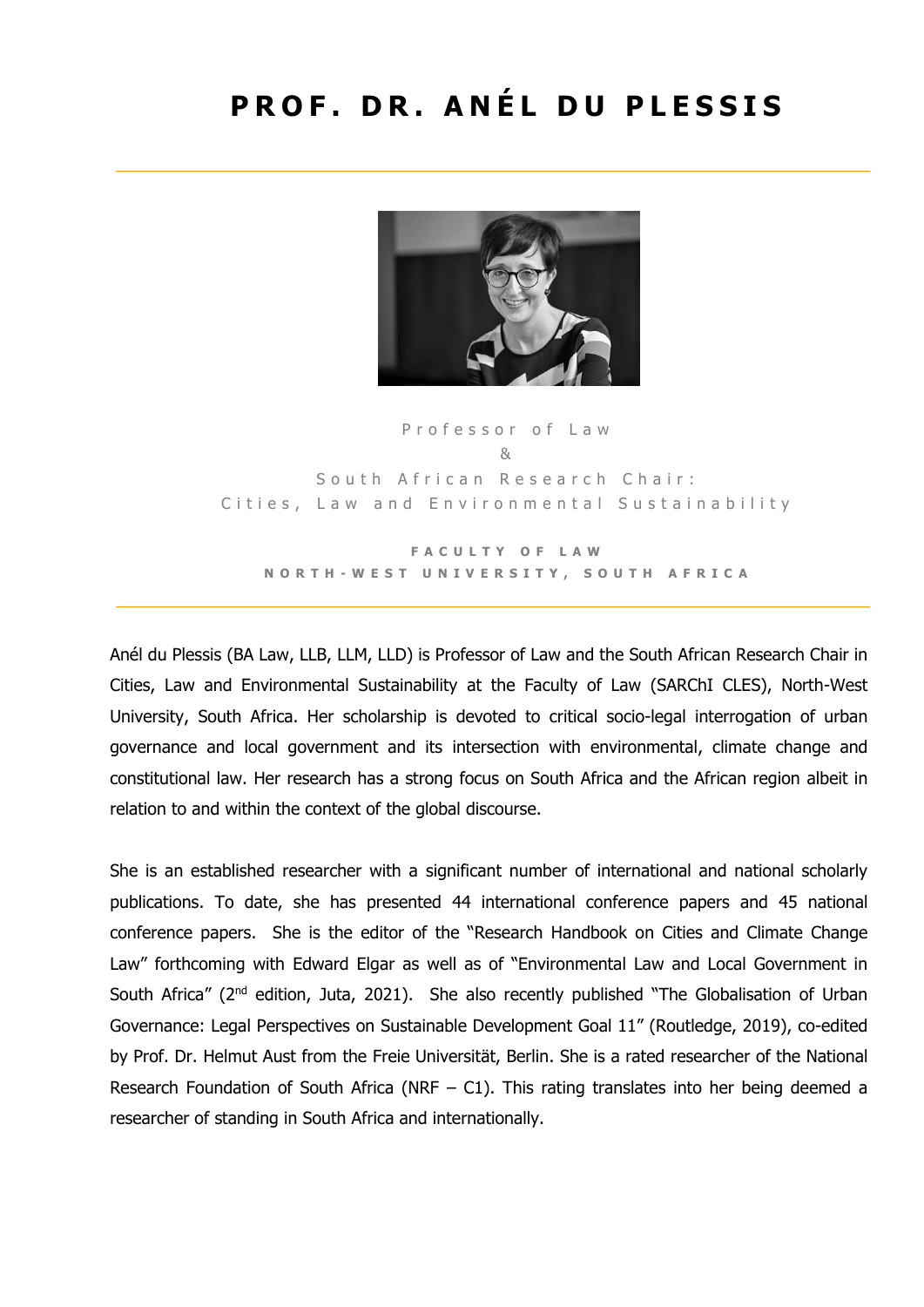Since December 2018, she holds the position of a SARChI Chair. In this capacity, 21 fulltime and part-time post-graduate student researchers and postdocs work under her supervision. Research capacity building and knowledge transfer is one of the chief objectives of the Chair. The Chair partners with UN Habitat, the South African Local Government Association, the South African Cities Network and international funders (e.g. the Konrad Adenauer Foundation and the Alexander von Humboldt Foundation) to advance different aspects of the urban law and governance research agenda in South Africa, on the African continent and beyond.

Anél was the co-project leader of a four-year international research project with the Freie Universität, Berlin focusing on "Safe and Sustainable Cities" from 2015-2019. She is an alumnus of the scholarship programmes of the DAAD, Fulbright, Max Planck Association and the Alexander von Humboldt Foundation. She is member of the Executive Committee of the Environmental Law Association of South Africa for the past thirteen years and serves on the Teaching Committee of the international IUCN Academy of Environmental Law. She served as assistant editor of the Potchefstroom Electronic Law Journal for ten years and is currently the Special Series editor for a series devoted to urban law and governance publications. She coordinated the North-West University's LLM Programme in Environmental Law and Governance from 2015-2018 and served as Acting Director: Research of the North-West University, Faculty of Law from June 2018-January 2019. 8 of her former and ongoing postgraduate students are currently in the full-time employment of universities in South Africa and 2 are employed as academics in the Netherlands and Nigeria. 3 of her former PhD students currently serve in post-doctoral positions. 5 postdoctoral fellows have worked under her mentorship.

Prior to the award of the SARChI Chair, Anél lectured Environmental Law as well as Local Government Law at undergraduate level and Research Methodology and Local Government and Environmental Law, at postgraduate level. In 2011, she developed the first module in Climate Change Law and Governance to be taught at a South African university. The module is ongoing. Currently she lectures Local Government and Environmental Law at Masters level.

## QUALIFICATIONS

Baccalaureus Artium (BA) (Law) (Potchefstroom University for Christian Higher Education) (2001) Legum Baccalaureus (LLB) (Potchefstroom University for Christian Higher Education) (2003)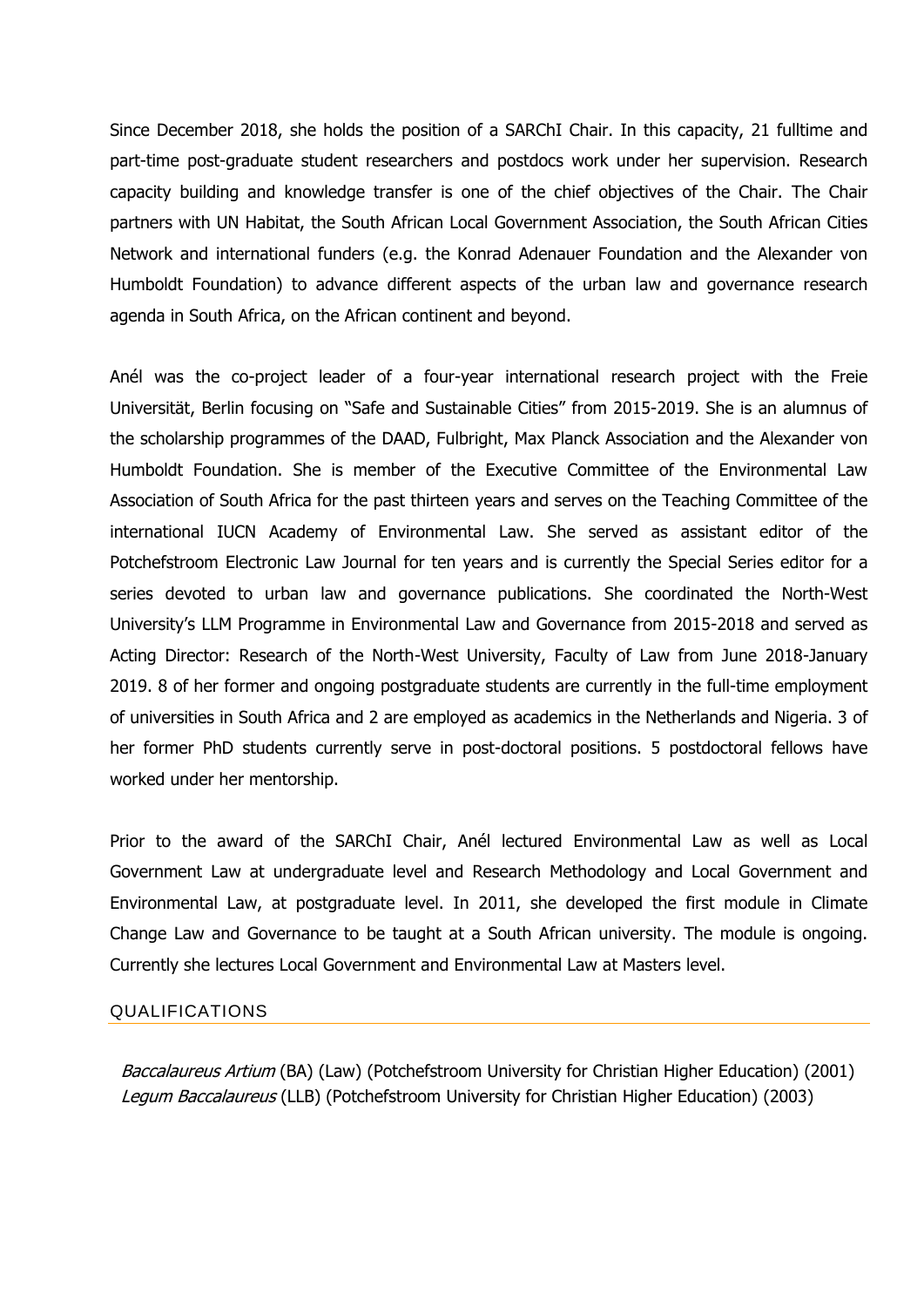International Legal Studies (LLC Exchange Student) (University of Leiden, August – December 2002) Legum Magister (LLM) (North-West University, Potchefstroom Campus) (2004) Legum Doctor (LLD) (North-West University, Potchefstroom Campus) (2009) Post-doc (Fulbright Scholar) (Pace Law School, USA) (2010) Post-doc (Alexander von Humboldt Scholar) (Humboldt University, Germany) (2014)

## NATIONAL RESEARCH FOUNDATION (NRF) RATING

C1 Rating (January 2021)

# PUBLICATIONS & RESEARCH ACTIVITIES

## SCHOLARLY ARTICLES PUBLISHED / ACCEPTED FOR PUBLICATION

## **NATIONAL**

- Du Plessis AA and Le Roux E Summer 2004 "Local Government and the Environment: Some Success Stories" Woord en Daad 1-5
- Du Plessis AA 2006 "Land Restitution through the Lens of Environmental Law: Some Comments on the South African Vista" Potchefstroom Electronic Law Journal 1-46
- Du Plessis AA and Sinclair I 2007 "Therapeutic Jurisprudence: An Assessment of its Possible Application to Cases of Domestic Violence in Magistrates' Courts" Stellenbosch Law Review 91-117
- Du Plessis AA 2008 "Public Participation, Good Environmental Governance and Fulfillment of Environmental Rights" Potchefstroom Electronic Law Journal 1-29
- Du Plessis AA 2008 "Adding Flames to the Fuel: Why Further Constitutional Adjudication is Required for South Africa's Constitutional Environmental Right to Catch Light" South African Journal for Environmental Law and Policy (SAJELP) 75-83
- Du Plessis AA 2009 "The Sweet and Bitter of the Legal Framework for 'Local Environmental Governance' in South Africa" SA Public Law 56-96
- Rautenbach C and Du Plessis AA 2009 "Fragmentation: Friend or Foe in the Effective Implementation of the Cultural Diversity Convention in South Africa?" South African Yearbook of International Law (2009) 34 132-158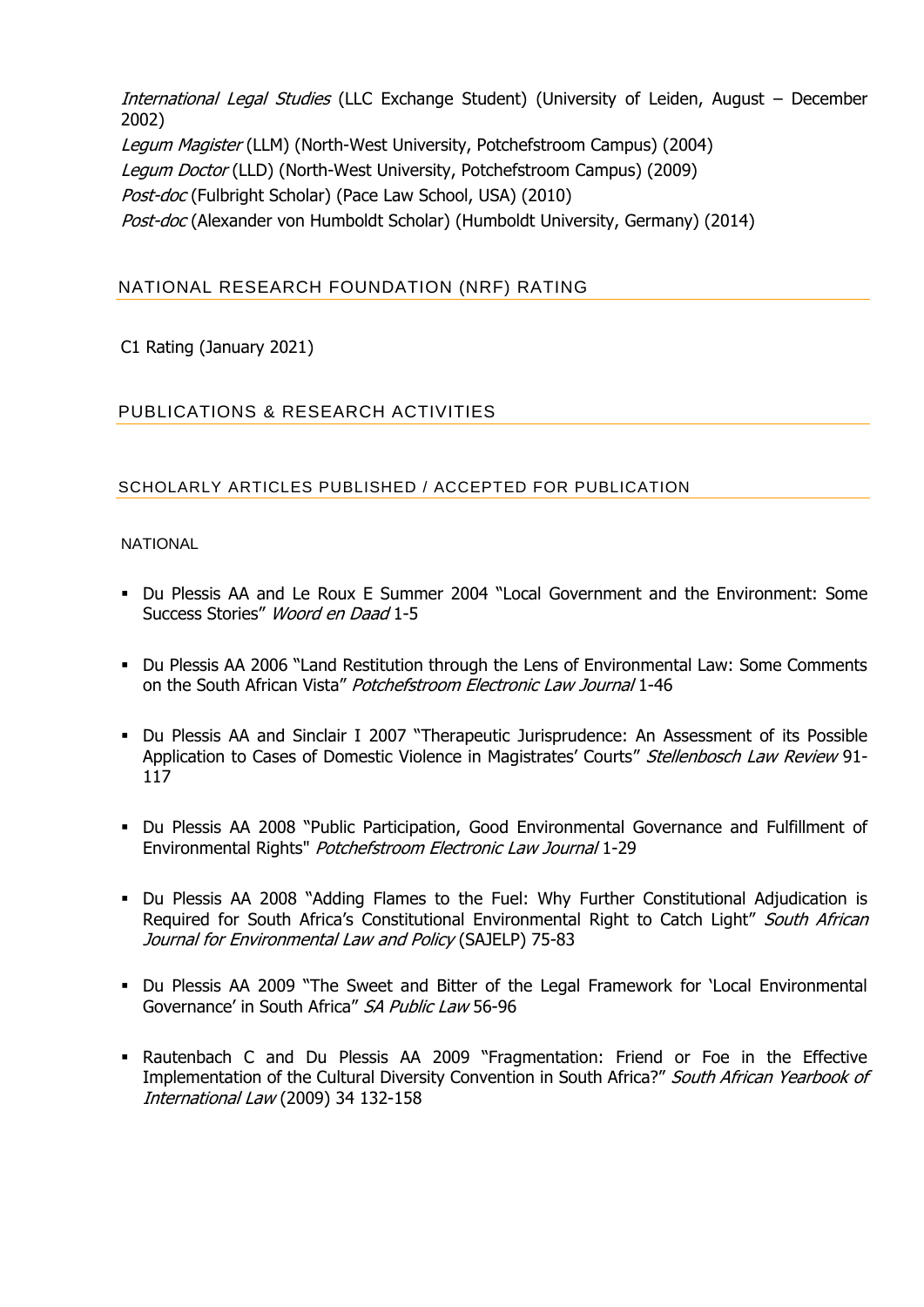- Du Plessis AA 2009 "Perceptive Approaches to the Interpretation and Realisation of South Africa's Constitutional Environmental Right" South African Journal for Environmental Law and Policy 16(2) 129-156
- De Wet E and Du Plessis AA 2010 "The Meaning of Certain Substantive Obligations Distilled from International Human Rights Instruments for Constitutional Environmental Rights in South Africa" African Human Rights Law Journal 10(2) 345-376
- Du Plessis AA and Rautenbach C 2010 "Legal Perspectives on the Role of Culture in Sustainable Development" Potchefstroom Electronic Law Journal 27-71
- Du Plessis AA 2010 "'Local Environmental Governance' and the Role of Local Government in Fulfilling s 24 of the South African Constitution" Stellenbosch Law Review 21(2) 265-297
- Du Plessis AA 2011 (27) "South Africa's Environmental Right Generously Interpreted: A Focus on the Role of Poverty" SA Journal of Human Rights (SAJHR) 279-307
- Du Plessis AA 2011 "Waar staan SA se `ontwikkelingsgerigte plaaslike regering in 2010?" Woord en Daad 3-8
- Du Plessis AA and Van der Berg A 2013 "Conflicting Constitutional Rights in Local Disaster Management: Perspectives based on Pheko v Ekhurhuleni Metropolitan Municipality" SA Public Law 28(2) 448-468
- Du Plessis AA and Van der Berg A 2014 "RA le Sueur v Ethekwini Municipality 2013 JDR 0178 (KZP): An Environmental Law Reading "Stellenbosch Law Review 25(3) 580
- Du Plessis AA and Alberts RC 2014 "Cooperative environmental governance: At the coalface of sustainable infrastructure development in South Africa" SA Public Law 29(2) 441-468
- Du Plessis AA 2015"The Tomorrows of the Unborn: Legal Perspectives on the Future's Implications for 'Climate Resilient Development' in South Africa" SA Journal on Human Rights 31(2) 269-293
- Du Plessis AA 2015 "Towards next-level understanding of the "principle of subsidiarity" in the context of global environmental governance and transnational environmental law" CILSA 48(2) 281-316
- Fuo ON and Du Plessis AA 2015 "In the face of judicial deference: taking the 'minimum core' of socio-economic rights to the local government sphere" Law, Democracy and Development 1-28
- Du Plessis AA 2015 "The "Brown" Environmental Agenda and the Constitutional Duties of Local Government in South Africa: A Conceptual Introduction" Potchefstroom Electronic Law Journal 18(5) 1846-1880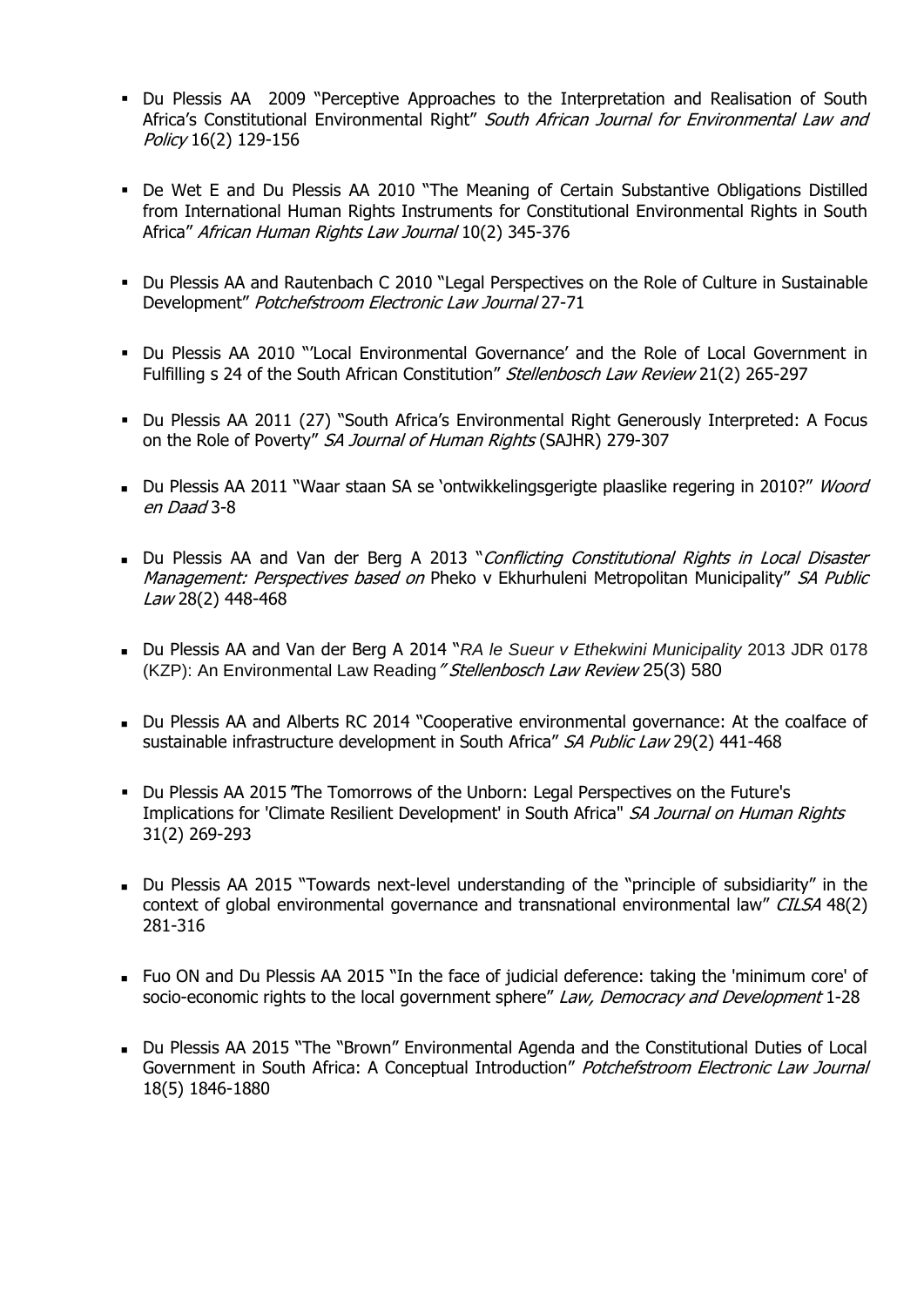- Du Plessis AA 2018 "The Readiness of South African Law and Policy for the Global Pursuit of the Sustainable City" Law, Democracy and Development 21 239-262
- Du Plessis AA 2018 "The Promise of 'Well-being' in Section 24 of the Constitution of the Republic of South Africa" South African Journal on Human Rights 1-18
- Du Plessis AA 2019 "The Judiciary's Role in Shaping the Urban Spaces We Want" South African Journal of Environmental Law and Policy 5-43
- Stoffels M and Du Plessis AA 2019 "Piloting a Legal Perspective on Community Protests and the Pursuit of Safe(r) Cities in South Africa" SA Public Law 34(2) 1-26

## INTERNATIONAL

- Kotzé LJ and Du Plessis AA 2006 "The inception and role of international environmental law in domestic biodiversity conservation efforts: the South African Experience" 6(1) *Oueensland* University of Technology Law and Justice Journal 1-24
- Du Plessis AA and Kotzé LJ 2006 "Regulation of International Trade in Biodiversity Resources: Towards Sustainable Trade in South Africa" Tilburg Foreign Law Review Vol 13(4)
- Du Plessis AA 2010 "A Government in Deep Water? Some Thoughts on the State's Duties in Relation to Water Arising from South Africa's Bill of Rights" Review of European Community and International Environmental Law (RECIEL) 19(3) 316-327
- Kotzé LJ and Du Plessis AA 2010 "Some Brief Observations on Fifteen Years of Environmental Rights Jurisprudence in South Africa" Journal of Court Innovation (Winter) 157-176
- Du Plessis AA and Kotzé LJ 2014 "The Heat is On: Local Government and Climate Governance in South Africa" Journal of African Law 58(1) 145-174
- Kotzé LJ and Du Plessis AA 2014 "A Gold Rush to Nowhere? The Rights-based Approach to Environmental Governance in South Africa's Mining Sector in Question" Verfassung und Recht in Übersee (4) 447-480
- Du Plessis AA and Fuo ON 2017 "Governing authorities in the same boat and a tale of two schedules: Marius Nel v Hessequa Local Municipality (2015)" Commonwealth Local Government Journal 1-12
- **EXECT And THE PRESS ARE 2020 "Putting Africa on the Stand: An Assessment of Climate** Change Litigation on the Continent" Environmental Law 615-663
- Dube F and Du Plessis AA 2021 ""Unlawful Occupiers, Eviction and the National State of Disaster: Considering South Africa's Emergency Legislation and Jurisprudence During COVID-19" Journal of African Law (forthcoming)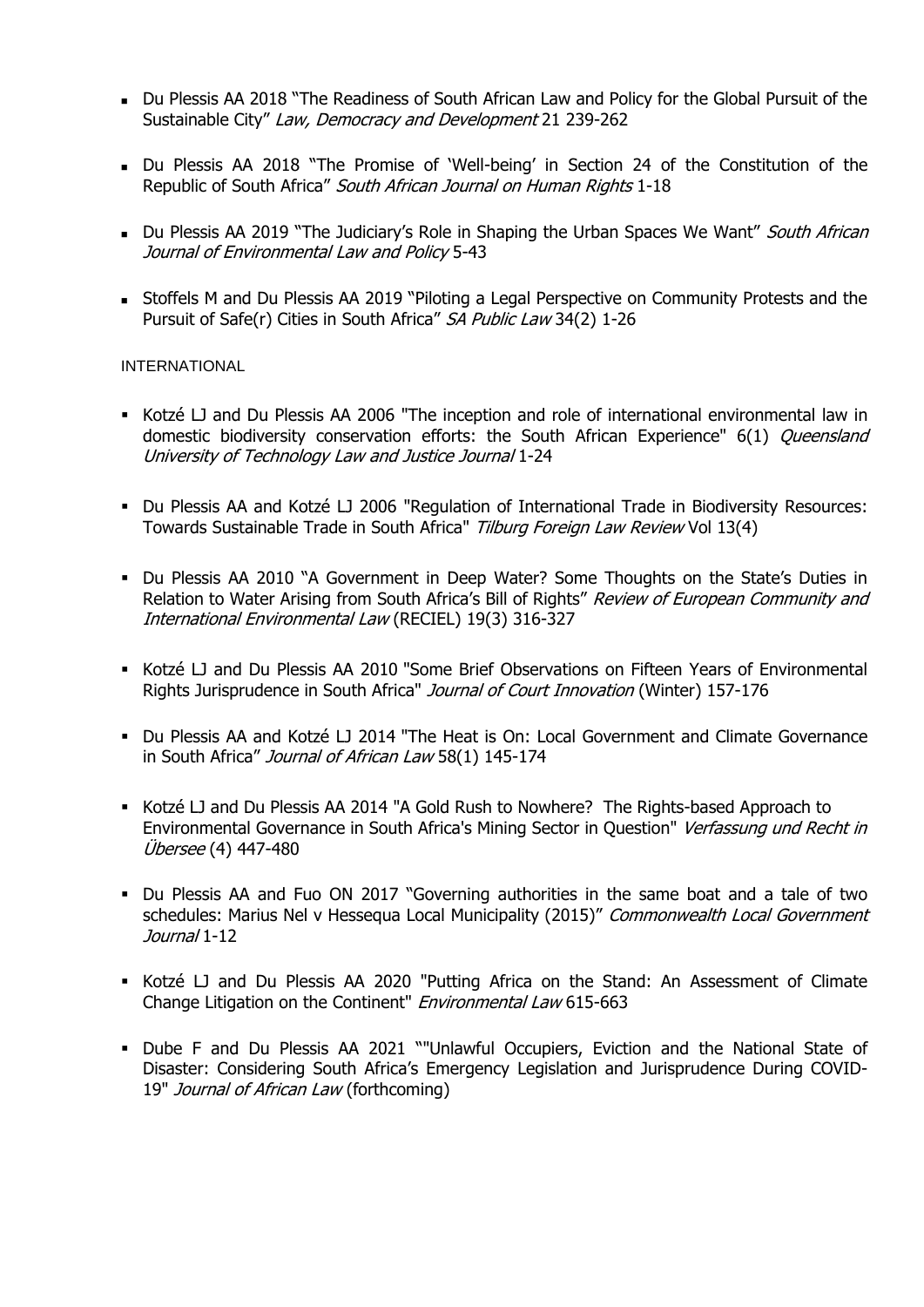## **NATIONAL**

- Kotzé LJ, Lynn-Field T and Du Plessis AA (eds) 2012 *Introduction to Law and Legal Skills in* South Africa (Oxford University Press)
- Du Plessis AA (ed) 2015 *Environmental Law and Local Government in South Africa* (Juta, Cape Town)
- Du Plessis AA (ed) 2021 Environmental Law and Local Government in South Africa 2<sup>nd</sup> edition (Juta, Cape Town)

## INTERNATIONAL

- Du Plessis AA 2009 *Fulfilment of South Africa's Constitutional Environmental Right in the Local* Government Sphere (Wolf Legal Publishers, Nijmegen) (Published LLD thesis)
- Martin P, Du Plessis AA, Le Bouthillier Y and Tianbao Q (eds) 2012 *Environmental Governance* and Sustainability (Edward Elgar Publishing, Northampton)
- **Angelo M and Du Plessis AA (eds) 2017 Research Handbook on Climate and Agricultural Law** (Edward Elgar Publishing, Northampton)
- Aust H and Du Plessis AA (eds) 2019 The Globalisation of Urban Governance: Legal Perspectives on Sustainable Development Goal 11 (Routledge)
- Kennedy A, Du Plessis AA et al (eds) 2021 Teaching and Learning in Environmental Law: Pedagogy, Methodology and Best Practice (Edward Elgar Publishing Northampton)
- **■** Du Plessis AA (ed) Research Handbook on Cities and Climate Change Law (Edward Elgar) (forthcoming)

CONTRIBUTIONS IN PEER-REVIEWED VOLUMES (PUBLISHED, ACCEPTED / SUBMITTED)

## NATIONAL

- Du Plessis AA 2009 "Understanding the Legal Context" in Paterson S and Kotzé L (eds) Environmental Compliance and Enforcement in South Africa: Legal Perspectives (Juta, Cape Town) 11-40
- Du Plessis AA 2012 "The balance of sustainability interests from the perspective of the African Charter on Human and Peoples' Rights" in M Faure and W Du Plessis The Balancing of Interests in Environmental Law in Africa (Pretoria University Law Press) 35-48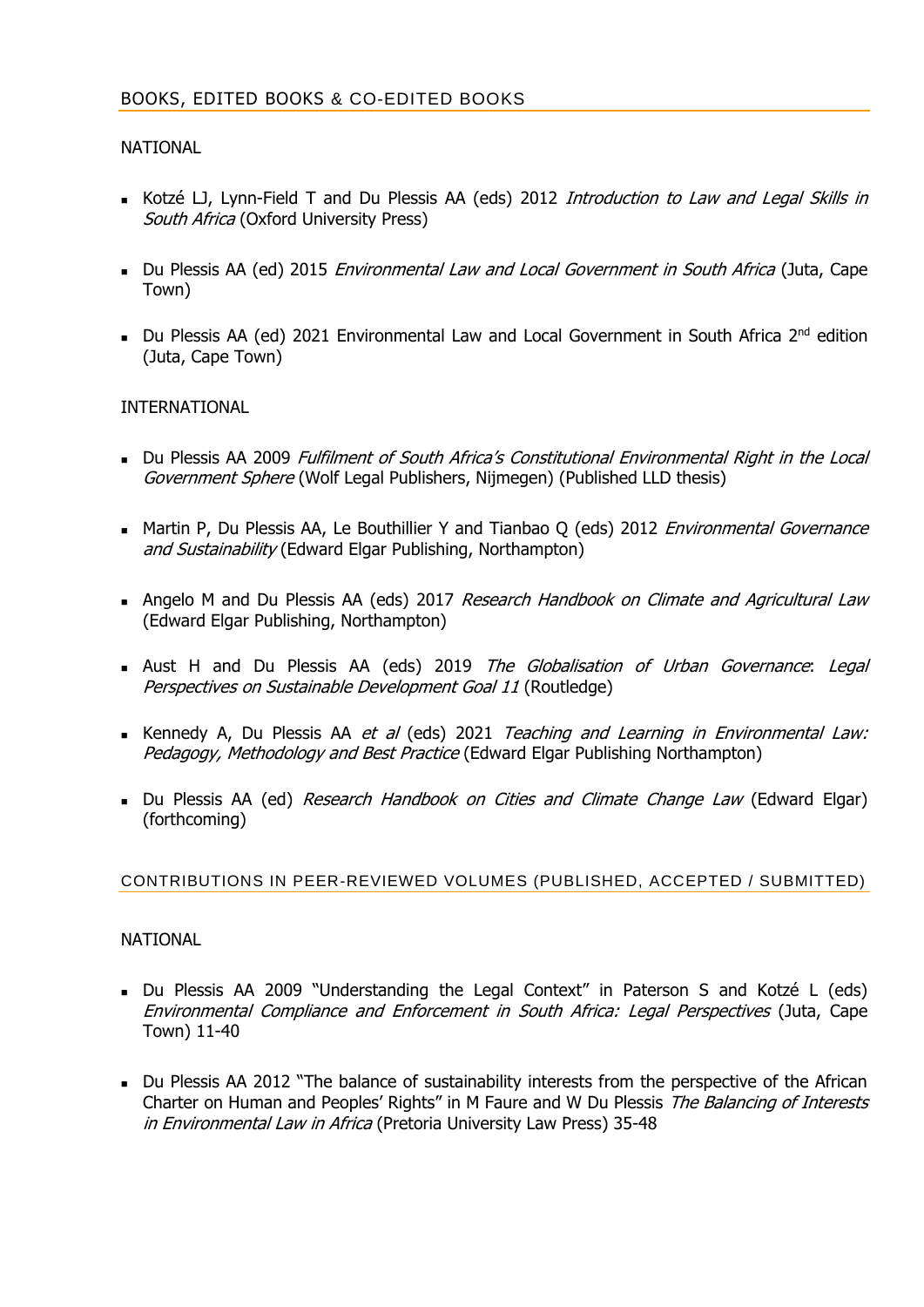- Du Plessis W and Du Plessis AA 2012 "Striking the Sustainability Challenge in South Africa" in M Faure and W Du Plessis The Balancing of Interests in Environmental Law in Africa (Pretoria University Law Press) 413-458
- Du Plessis AA 2012 "Working with Legal Problems" in Kotzé LJ, Lynn-Field T and Du Plessis AA (eds) Introduction to Law and Legal Skills in South Africa (Oxford University Press) 347-370
- Kotzé LJ and Du Plessis AA 2012 "Sources of Law and Legal Authority" in Kotzé LJ, Lynn-Field T and Du Plessis AA (eds) Introduction to Law and Legal Skills in south Africa (Oxford University Press) 121-148
- Kotzé LJ and Du Plessis AA 2012 "Classification of South African Law" in Kotzé LJ, Lynn-Field T and Du Plessis AA (eds) Introduction to Law and Legal Skills in South Africa (Oxford University Press) 149-167
- Du Plessis AA and Nel JG 2015 "An Introduction" in Du Plessis AA (ed) *Environmental Law and* Local Government in South Africa (Juta) 3-39
- Nel JG and Du Plessis AA 2015 "Key Elements for Municipal Action" in Du Plessis (ed) Local Government and Environmental Law in South Africa (Juta) 41-90
- Nel JG, Du Plessis W and Du Plessis AA 2015 "Instrumentation for Local Environmental Governance" in Du Plessis (ed) Local Government and Environmental Law in South Africa (Juta) 91-166
- Van der Berg A, Du Plessis AA, and Murphree M 2016 "Local Disaster Risk Reduction and Management in South Africa's Response to Climate Change" in Humby T et al (eds) Climate Change Law and Governance in South Africa (Juta, 2016) 12.2-12.33
- Du Plessis AA 2016 "The potential role of planning law in regulating hydraulic fracking: a local authority perspective" in Glazewski J (ed) Hydraulic Fracturing in South Africa (Juta)
- Du Plessis AA 2018 "Local Government and the Pursuit of Urban Sustainability in South Africa" in King ND, Strydom HA and Retief FP Fuggle and Rabie's Environmental Management in South Africa 3rd ed (Juta, 2018) 263-281
- Du Plessis AA 2019 "The Global Aspiration of 'Safe, Sustainable, Resilient and Inclusive' Cities: South African Local Government Shaping Up" in Chigwata TC et al (eds) The Journey to Transform Local Government (Juta, 2019) 9-32
- Du Plessis AA 2020 "Local Government and the Pursuit of Urban Sustainability in South Africa" in Makomeni WT and Smit SJ (eds) Environmental Management: A Business Management Approach (Juta, 2020) (reprint)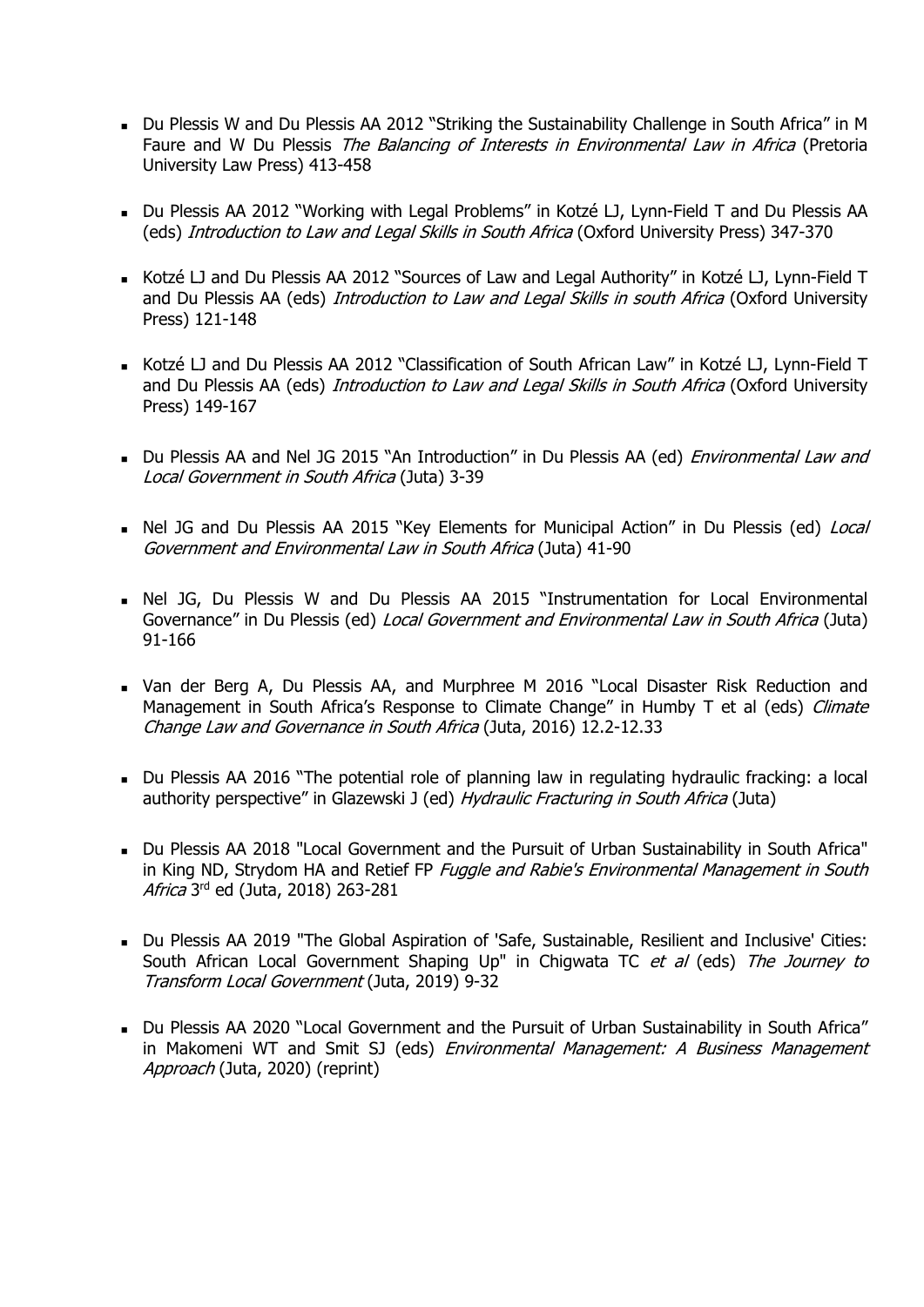■ Du Plessis AA and Raboshakga N "Working with Legal Problems in Humby T et al (eds) Introduction to Law and Legal Skills (2<sup>nd</sup> edition) (Oxford University Press) (forthcoming 2021)

#### INTERNATIONAL

- Sinclair I and Du Plessis AA 2007 "Domestic Violence Adjudication in South Africa: A View on Therapeutic Jurisprudence, Human Rights Protection and the Position of the Female Victim" in Reinhardt G and Cannon AM (eds) Transforming Legal Processes in Court and Beyond (Australasian Institute of Judicial Administration, Sydney)
- Du Plessis AA 2011 "Environmental Law Compliance and Enforcement Measures: Some Opportunities and Challenges of South African Local Authorities" in Paddock L et al (eds) Compliance and Enforcement in Environmental Law: Toward More Effective Implementation (Edward Elgar Publishing, Northampton) 379-404
- Du Plessis AA 2011 "Local Agenda 21+15: A Rights-based Approach to Local Environmental Governance" in Boer B et al (eds) Rio+10 (Edward Elgar Publishing, Northampton) 47-65
- Du Plessis AA 2012 "Climate Governance in South African Municipalities: Opportunities and Obstacles for Local Government" in Richardson B (ed) Local Climate Change Law (Edward Elgar Publishing Northampton) 353-387
- Du Plessis AA 2013 "Governance of Socio-Ecological Change: A Legal Response Based on Constitutional Environmental Law" in Siebenhauer *et al* (eds) *Long Term Policies: Governing Socio-Ecological Change* (Routledge) 71-89
- <sup>◼</sup> Du Plessis AA and Du Plessis W 2014 "Reflections on the Intricate Relationship between Transfrontier Conservation Areas (TFCAs) and the Protection of Human Rights" in Kotzé LJ and Marauhn T (eds) Transboundary Governance of Biodiversity (Marthinus Nijhoff)
- Du Plessis AA 2017 "South Africa's Constitutional Environmental Right and the Pursuit of a Country Where 'Well-being' Thrives" in United Nations Environmental Programme "New Frontiers in Environmental Constitutionalism (UNEP, 2017) 250-261
- Villavicencio Calzadilla P, Mauger R and Du Plessis 2018 "Climate Change Communication in Higher Education Institutions: The Case of the North-West University in South Africa" in Filho WL et al (eds) Handbook of Climate Change Communication Vol. 3 Case Studies in Climate Change Communication (Springer, 2018) 241-255
- Aust HP and Du Plessis AA 2018 "Goal 11: Cities" in Kotzé LJ and French D Global Goals: Law, Theory and Implementation (Edward Elgar, 2018) 201-221
- Kotzé □ and Du Plessis AA 2019 "The African Charter on Human and Peoples' Rights and Environmental Rights Standards" in Turner, S et al Environmental Rights: The Development of Standards (Cambridge University Press, 2019)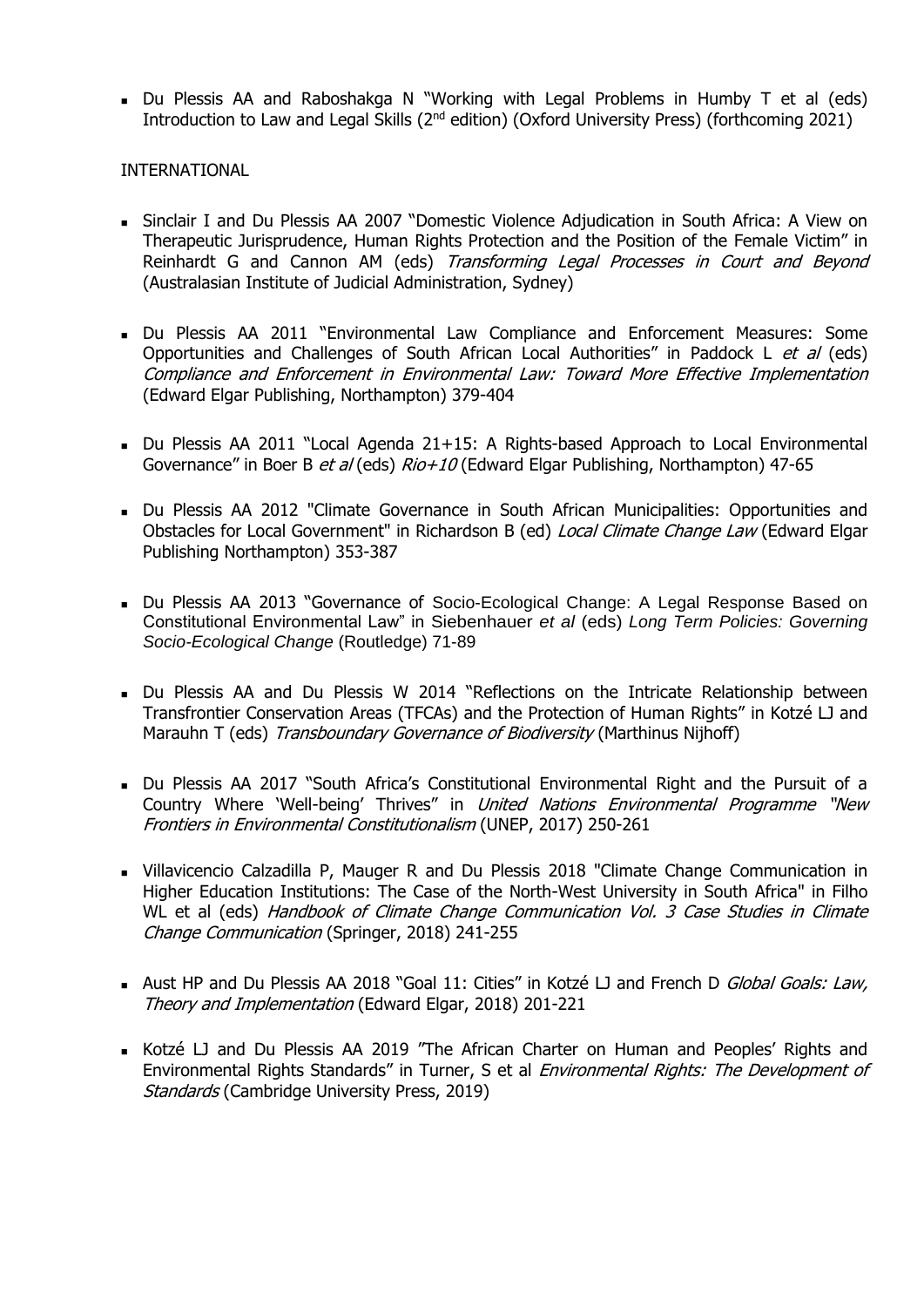- Du Plessis AA and Du Plessis W 2021 "Supervision of doctoral level research in environmental law – Part 1" in Kennedy A et al (eds) Teaching Environmental Law (Edward Elgar, 2021)
- Du Plessis W and Du Plessis AA 2021 "Supervision of doctoral level research in environmental law – Part 2" in Kennedy A et al (eds) Teaching Environmental Law (Edward Elgar, 2021)
- Du Plessis AA "Some of the Changing Features of Urban Governance as Cities respond to Global Climate Change" in Nijman J and Aust HP (eds) Research Handbook on International Law and Cities (Edward Elgar, 2021) (forthcoming) 93-115
- De Visser J and Du Plessis AA "Federalism in South Africa and local climate governance" in Jodoin S, Chebenova D and Gonzalez, P (eds) Federalism and Climate Change (Cambridge University Press, 2021) (forthcoming)
- Du Plessis, AA "SDG 11: Make cities and human settlements inclusive, safe, resilient and sustainable" in Ebbesson J and Hay, E (eds) Handbook on the Sustainable Development Goals and International Law (Cambridge University Press, 2021) (forthcoming)
- Roos V, Du Plessis AA and Hoffman, J "Municipal Service Delivery to Older Persons: Understanding the Contexts and Gaps Towards ICT Interventions" in Roos V and Hoffman J ICT Innovation and Impact for All Ages (Springer, 2021) (forthcoming)
- Du Plessis AA and Moyo C "The Role of Cities in the Low-Carbon Transition" in Bellatuono, G, Godden. L et al (eds) De Gruyter Handbook of Energy Law in the Low Carbon Transition (forthcoming)

## POSTGRADUATE SUPERVISION RECORD

- Van Wyk HSJ (LLM) "Local Governance for Environmental Sustainability: A Survey of South African Law" (graduated in 2006)
- **Viljoen S (LLM) "An Environmental Law Perspective on Corporate Social Responsibility in South** Africa" (graduated in 2007)
- Van Zyl L (LLM) "The Impartial and Independent Composition of the International Arbitral Tribunal: A Critical Survey" (graduated in 2007)
- **Christie L (LLM) "The Role of Local Government in the Environmental Regulation of the Mining** Sector" (graduated in 2010)
- Schoeman H (LLM) "A Critical Analysis of the Role of Local Government in South Africa's Legal Response to Climate Change" (graduated in 2010)
- Van der Walt S (LLM) "The Use of Tax Based Measures in the Legal Response to Climate Change" (graduated in 2011)
- Louw A (LLM) "Uranium Mining Regulation in Namibia" (graduated in 2012)
- **Hofmeyr W (LLM Dissertation) "Local Government Accountability in the Water Law Sector"** (graduate in 2013)
- **.** Humphries F (LLM) "A Legal Framework for Carbon Emissions in South Africa: A Critical Assessment of Existing Strengths and Weaknesses" (graduated in 2012)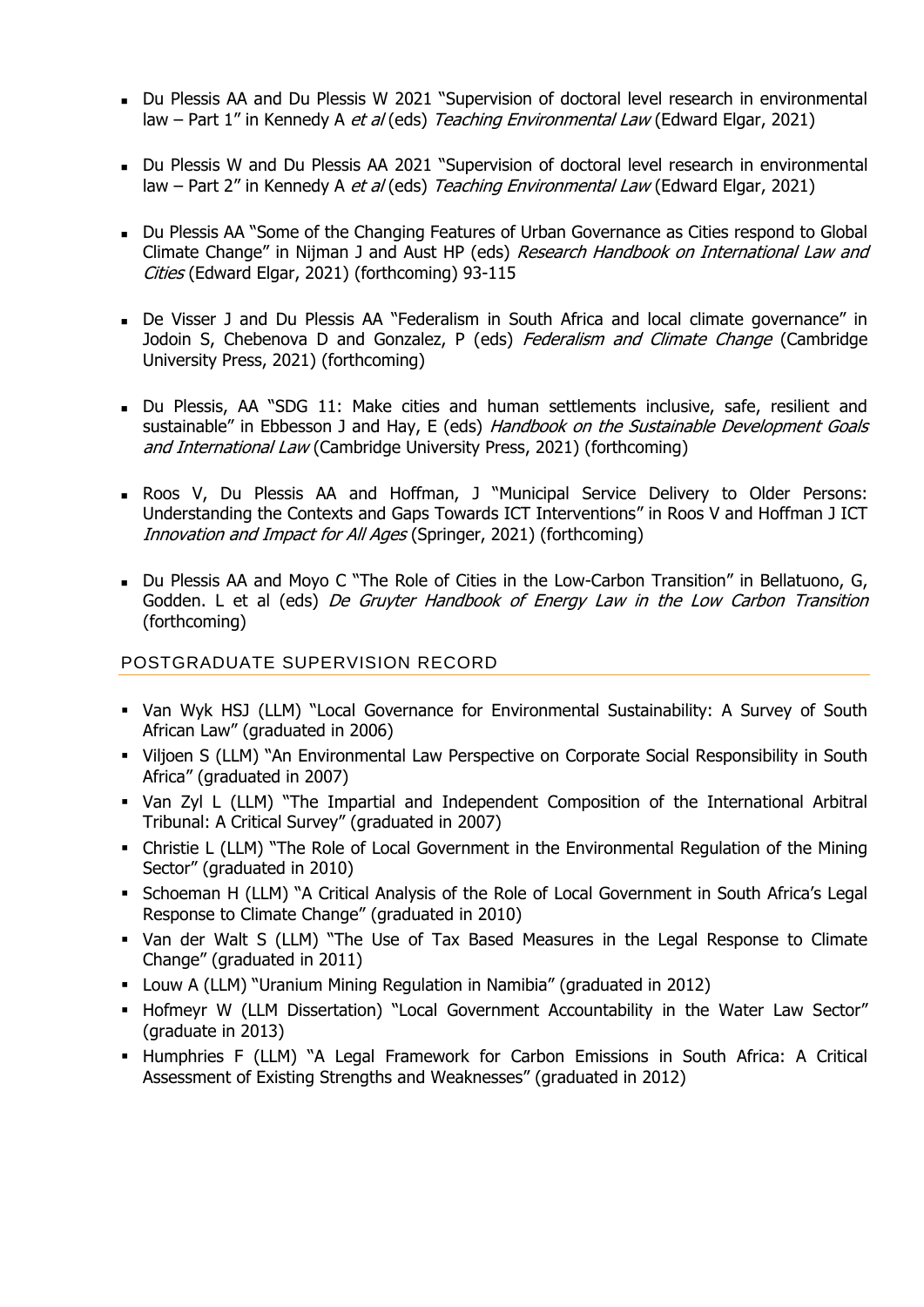- **Ndongeni T (LLM) "Developing Draft Standard Environmental Bylaws for Sustainable Local** Environmental Governance and Service Delivery in the North-West Province" (graduated in 2012)
- Grobler R (LLM) "Regulating the Environmental Impacts of Factory Farming in South Africa: Legal Perspectives" (graduated in 2013)
- Van der Bank M (LLM) "The Role of Building Regulations in Sustainable Local Governance" (graduated in 2012)
- Shakung M (LLM) "Protecting and Realising the Procedural Rights of Indigenous People in the Face of Mining in South Africa" (graduated in 2014)
- **Malatji M (LLM) "Critical Perspectives on the Legal Framework for Domestic Waste Management** in the Limpopo Province" (graduated in 2014)
- **Geduld A (LLM Dissertation) "The Role of Local Government in Realising the Right to Sanitation** from an Environmental Justice Perspective" (graduated in 2015)
- De Jongh D (LLM) "The Regulation of Small-scale Mining in Namibia" (graduated in 2014)
- Rea T (LLM) "Regulation of Carbon Capture and Storage: A Critical Evaluation of the Existing South African Legal Framework" (graduated in 2014)
- Lubbe R (LLM) "Environmental Law Perspectives on the Role of Commercial Game Ranching in Fostering South Africa's Green Economy" (graduated in 2014)
- Van Heerden A (LLM) "Social Impact Assessment in Environmental Law and the Protection of Children's Fundamental Rights Entrenched in South Africa's Constitution" (registered 2012, graduated in 2015)
- Düring D (LLM) "The protection of cross-border environmental refugees: an analysis of the African Union and SADC legal framework" (graduated in 2014)
- Van der Berg A (LLM) "Legal Perspectives on the Role of Public Private Partnerships in Local Disaster Management" (graduated in 2014)
- Alberts RC (M Env Man) "Waste Management in the Local Government Sphere in South Africa: Future Legal Perspectives" (graduated in 2014)
- **Cilliers C (M Env Man) "The Environmental Management Function of Local Government in South** Africa: A Case Study Based Evaluation " (graduated in 2015)
- **EXTERNALEY 15 K** Fields The legal framework for environmental auditing in the public sector in South Africa" (graduated in 2017)
- Nel S (LLM) "Waste law and policy perspectives on municipal 'land-fill to gas' CDM projects in South Africa" (graduated in 2016)
- Martin S (LLM) "Corporate social responsibility and related legal checks in the pursuit of environmental protection in South Africa" (graduated in 2017)
- Campher A (LLM) "Klimaatsaanpassing in die Suid-Afrikaanse landbousektor: 'n beskouing van nuwe regsontwikkeling" (graduated in 2017)
- Steenkamp M (LLM) "Cultural heritage protection: the authority and functions of municipalities" (graduated in 2018)
- Molaiwa A (LLM) "The role of municipal courts in local environmental governance in South Africa" (graduated in 2020)
- Ngcobo N (LLM) "A human-rights perspective on local economic development and the informal economy in South Africa" (graduated in 2021)
- Botes M (LLM) "Micro-climate regulation as an urban ecosystem service: a legal analysis" (graduated in 2021)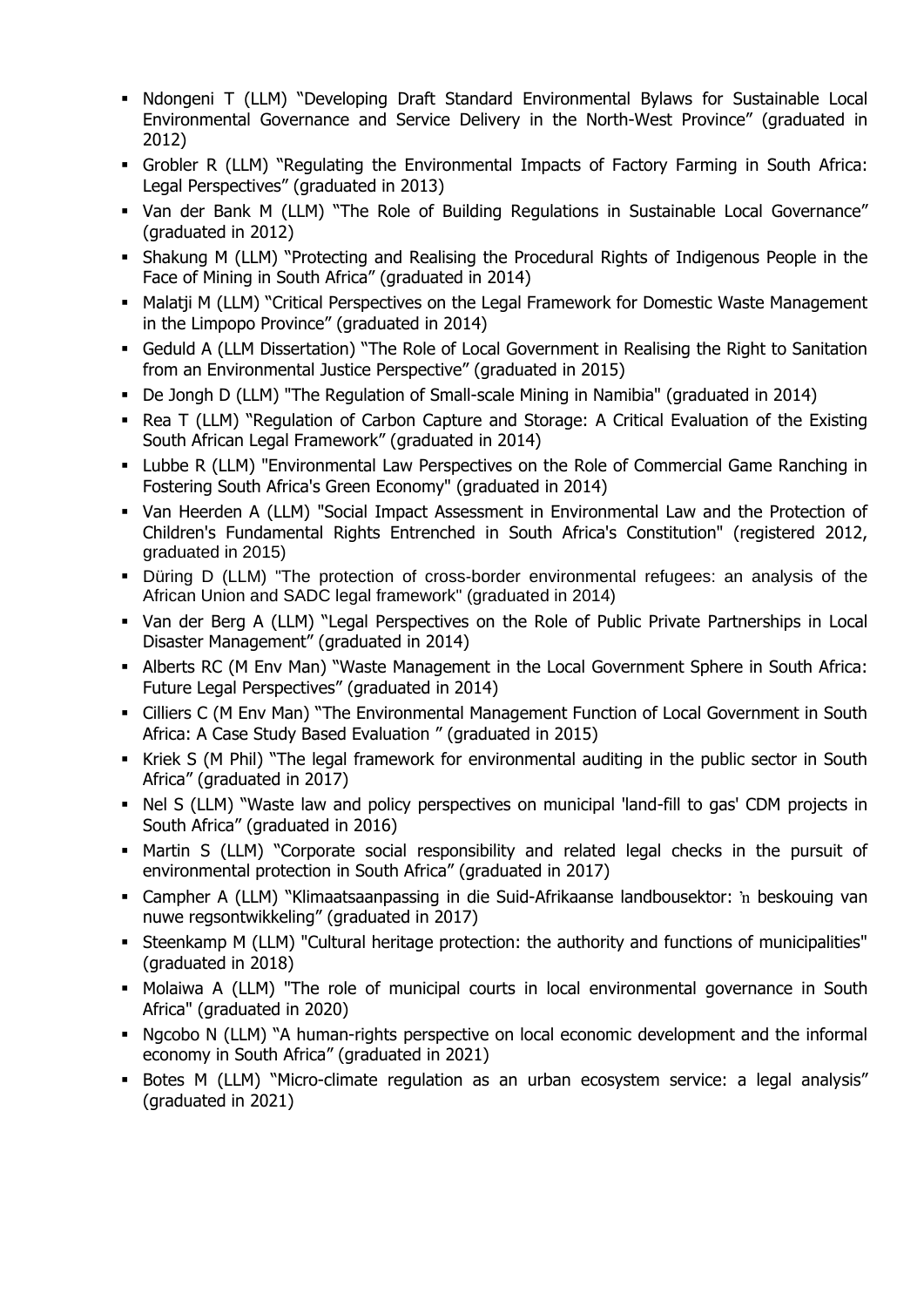- Mofokeng M (LLM) "An investment law perspective on sustainable mobility infrastructure in South African cities" (graduated in 2021)
- Gaigher L (LLM) "Legally safeguarding spaces of intangible cultural heritage in Johannesburg" (registered 2019, ongoing)
- Bondamakara C (LLM) "Air quality offsets in urban informal settlements from the perspective of South African environmental law (registered 2019, ongoing)
- Osiele O (LLM) "City planning for the meeting of climate change law targets in the cities of South Africa" (registered 2020, ongoing)
- **Diedericks M (LLM) "The regulation of vector-borne diseases in cities in terms of South African** law" (registered 2021, ongoing)
- **E** Lubbe N (PhD) "Cross-boundary Governance of Biodiversity Resources in Southern Africa" (graduated in 2016) (Assistant promoter)
- Fuo O (PhD) "The Role of Cooperative Government in Realizing the Right to Social Security" (graduated in 2014) (Promoter)
- Viljoen G (PhD) "The South African Water Right and the Public Trust Doctrine" (graduated in 2016) (Co-promoter)
- **Ashukem JC (PhD) "An Environmental Rights Approach to Foreign-agro Investment in Africa"** (graduated in 2016) (Co-promoter)
- Owosuyi I (PhD) "Meeting the Sustainable Development Demands of International Cultural Law and Governance in South Africa" (graduated in 2018) (Co-promoter)
- Van der Berg A (PhD) "Planning Law in the Pursuit of Sustainable Cities in South Africa" (graduated in 2019) (Promoter)
- Omidire K (PhD) "Hydraulic Fracturing and Human Rights" (graduated in 2019) (Co-promoter)
- Steyn N (PhD) "Urban water management and information system technology towards the realisation of the constitutional water right in South African cities" (graduated in 2021) (Promotor) **\*Youngest ever PhD graduate at the Faculty of Law, NWU**
- **EXALLERGIER 12 (PhD)** "Local Government Liability in South Africa: An Environmental Law Reading) (registered 2016, ongoing) (Promoter)
- **•** Stoffels M (PhD) "The *nexus* in South African law between civil disobedience, failing municipal services and the pursuit of social justice" (registered 2014, ongoing) (Promoter)
- **•** Martin S (PhD) "An environmental law appraisal of the regulation of construction procurement agreements in South Africa" (registered 2017, ongoing) (Promoter)
- **•** Steenkamp M (PhD) "Human security and climate adaptation law from the perspective of the global North and South" (registered 2018, ongoing) (Promoter)
- Mosdell S (PhD) "A constitutional law perspective on structural poverty in South Africa" (registered 2017, ongoing) (Promoter)
- Wright J (PhD) "Legal perspectives on the prevention and minimisation of corruption for sustainability in South African municipalities" (registered 2019, ongoing) (Promotor)
- Fambasayi R (PhD) "The rights of children in African cities: a comparative legal analysis" (registered 2019, ongoing) (Promotor)
- **EX** Kaywood L (PhD) "Public value in terms of the legal framework on local financial management in South Africa" (registered 2019, ongoing) (Promotor)
- **•** Moyo C (PhD) "South African municipalities' autonomy in energy law and governance" (registered 2020, ongoing) (Promotor)
- **EX Ngcobo N (PhD)** "The role of party politics at the local level in the realisation of South Africa's constitutional environmental right" (registered 2021, ongoing) (Promotor)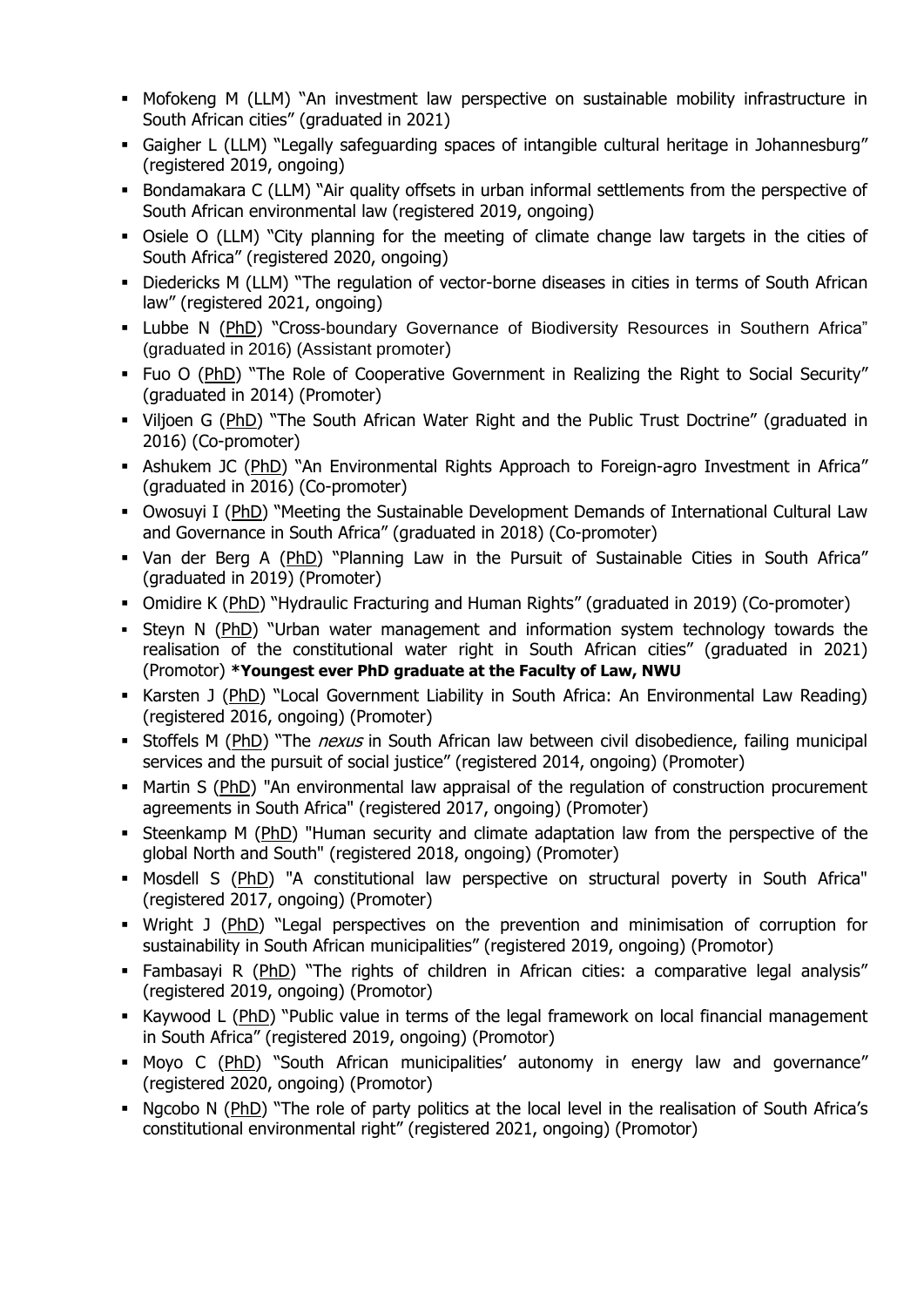▪ Botes M (PhD) "A critical assessment of the state of environmental bylaws in South Africa" (registered in 2021, ongoing (Promotor)

#### AWARDED SCHOLARSHIPS, FELLOWSHIPS & RESEARCH GRANTS

- 2006: Deutcscher Akademischer Austach Dienst (DAAD) Scholarship (LLD) (6 months)
- 2007-2011: NRF Thuthuka Grant (Project Title: Local Government and Environmental Rights) (4 years)
- 2007: Max Planck Institut für Auslandisches Offentliches Recht und Volkerrecht Fellowship Grant (3 months)
- 2009: Max Planck Institut für Auslandisches Offentliches Recht und Volkerrecht Fellowship Grant (3 months)
- 2010: USA Fulbright Association Post-doctoral Scholarship (6 months) Environmental Law Institute (Washington DC) and Pace Law School (New York)
- 2013: NRF Competitive Support for Unrated Researchers (Office of the Vice Rector (NWU): Research) towards one month research visit to Melbourne University and University of Sydney, November 2013)
- 2014: Alexander von Humboldt Stiftung Post-doctoral Scholarship (Jan 2014 Jan 2015) Von Humboldt University, Berlin, Germany – Research Chair in Public International Law: Prof Georg Nolte
- 2016-2018: Alexander von Humboldt Stiftung Research Interlinkages Resarch Grant (May 2016 – May 2018) for international research exchange between the Free University in Berlin and the NWU
- 2019-2024: NRF / Nedbank SARChi Chair in "Cities, Law and Environmental Sustainability"

## ACADEMIC MEMBERSHIPS

- 2003-present: Member of the Environmental Law Association, South Africa
- 2004-present: Member of the International Association for Impact Assessment, South Africa
- 2006-2008: Member of the Association for Legal Historians in South Africa
- 2006-present: Member of the Academy of Environmental Law of the IUCN
- 2007-2018: Member of the Forum of Editors of Academic Law Journals in South Africa
- 2009-present: Member (Commissioner) of the International IUCN Commission on Environmental Law
- 2009-2012: Member of the Academic Partnership for Environment and Development in Africa
- 2011: Elected Member of the Volkswagen Stiftung Global Young Faculty
- 2012-2017: Elected Member of the South African Young Academy of Science (SAYAS)
- 2017-2019: Member of the International Academic Association on Planning, Law, and Property **Rights**
- 2018-present: Member of the International Society of Public Law (ICON●S)